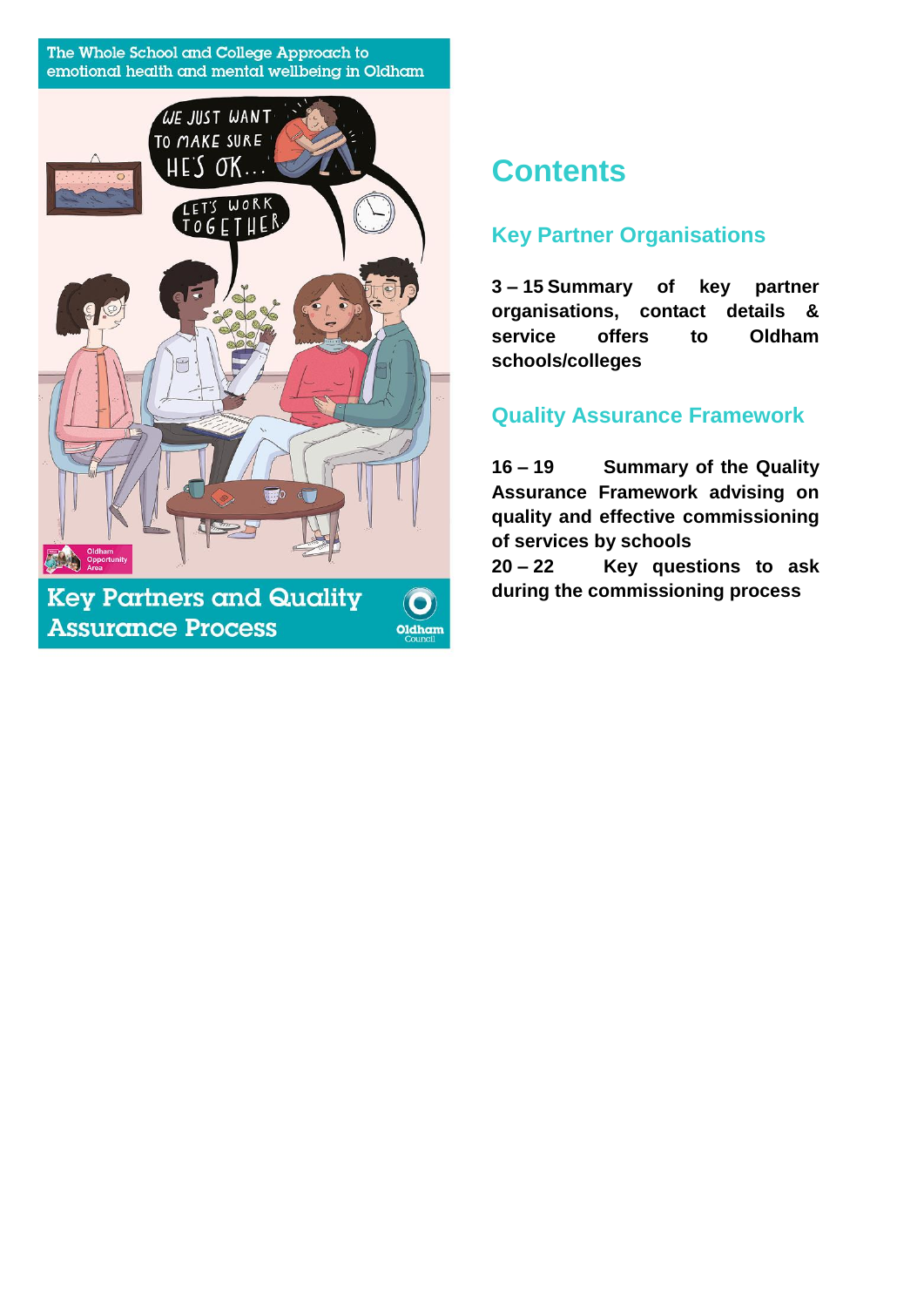# **Key Partner Organisations**

**(Please be aware that individual agency offers to schools can change or develop over time)**

#### **Early Help Service**

**Email: [EarlyHelp.Team@oldham.gov.uk](mailto:EarlyHelp.Team@oldham.gov.uk) Phone: 0161 770 7777 opt. 1 Works with: Pupils, Families, Staff support/Training**

We work across all ages, with any member of a household, providing support with a range of issues including: health, mental health, substance use, debt, housing, employment and education.

We work alongside families and schools to develop practical and achievable action plans, allowing families and individuals to work towards the outcomes they have identified.

# **Educational & Child Psychology Service**

**Website: <https://oldhamservices.co.uk/acns/> Email: [acns@oldham.gov.uk](mailto:acns@oldham.gov.uk)  Phone: 0161 770 3110 Works with: Pupils, Staff support/training**

We apply psychological theory and practice to enhance the learning, development, and wellbeing of all children and young people. We do this through consultation, delivering training, individual assessment, therapeutic involvement, research projects, and/or providing strategic support (such as policy development).

# **Education Support Partnership**

**Website: <https://www.educationsupportpartnership.org.uk/> Phone: 0207 697 2750 Helpine: 0800 0562 561 Works with: Staff support/Training**





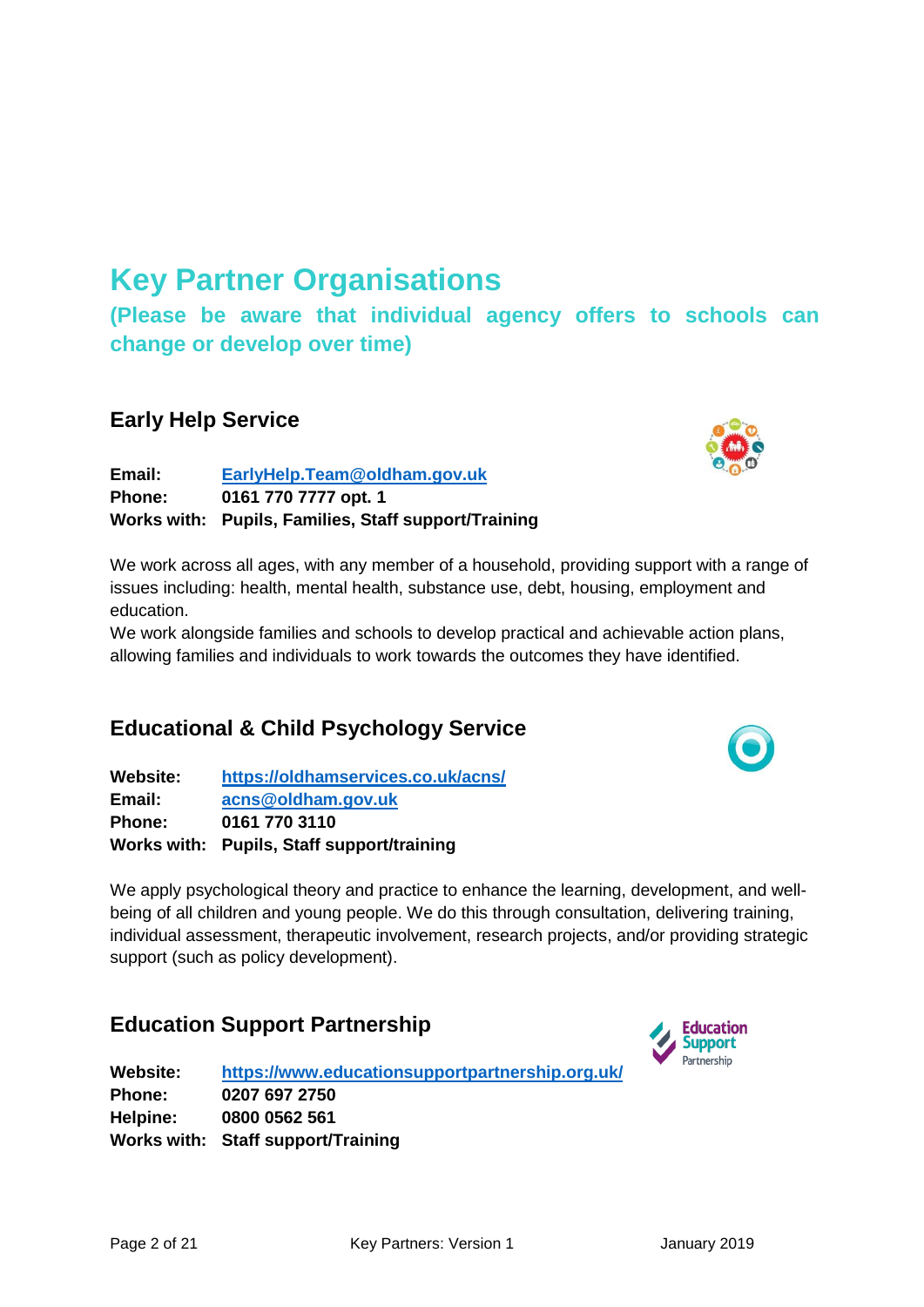The UK's only charity providing mental health and wellbeing support services to education staff and organisations. We provide a free and confidential, 24 hour helpline with access to trained counsellors. Our grant service helps staff, or those retired from education experiencing short-term financial issues.

We also offer various services to education organisations, including training and professional development.

# **Family Information Service (FIS)**

**Website: [www.oldham.gov.uk/FIS](http://www.oldham.gov.uk/FIS)  Email: [familyinfo@oldham.gov.uk](mailto:familyinfo@oldham.gov.uk) Works with: Information for parents/carers**

The Family Information Service (FIS) is an online service that provides free, impartial, up-todate information to support parents/carers with children and young people aged 0-19 years (up to 25 with additional needs), and prospective parents.

Information is provided on a range of services including: childcare; local and national services; financial support; support groups; choosing and applying for school places and programmes such as Get Oldham Working.

The FIS also provides a childcare brokerage service, which offers additional support to help find suitable childcare. This service is available to everyone but priority is given in certain circumstances, such as: parents requiring emergency childcare at short notice; carers of looked after children; single parents and those of children with additional educational needs.

# **Governor Support Service**

**Website: [www.oldham.gov.uk/governors](http://www.oldham.gov.uk/governors) Email: [gb.support@oldham.gov.uk](mailto:gb.support@oldham.gov.uk) Works with: School leaders and the community**

School Governors are a team of volunteers who help to run each school by providing strategic leadership in a challenge and support role. Governors ask a lot of questions and they act as a "critical friend", supporting the work of the Head teacher and other staff in taking the school in the right direction. Governors have key lead responsibilities which includes ensuring that Emotional Health and Wellbeing is being supported across the school.



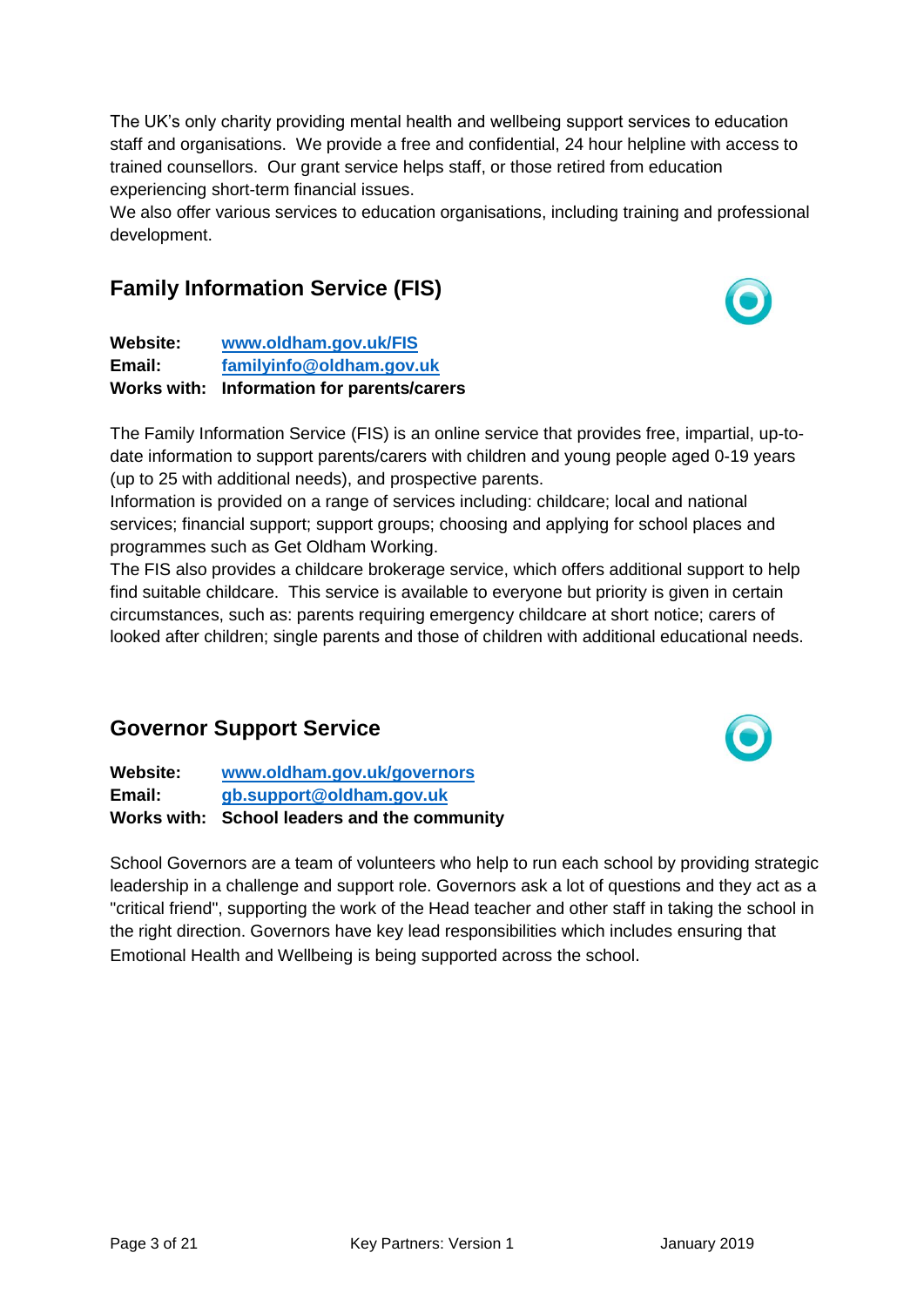## **Health Watch**



**Website: <https://www.healthwatcholdham.co.uk/> Email: [info@healthwatcholdham.co.uk](mailto:info@healthwatcholdham.co.uk)  Phone: 0161 622 5700 Works with: Service users of all ages**

The role of Healthwatch Oldham (HWO) is to provide an independent consumer voice for local people using NHS and social care services in Oldham. The services we cover range from GP practices, dentists, hospital based services and pharmacies, to social care services covering care homes, reablement and ongoing care particularly where Continuing Healthcare Funding is involved.

Healthwatch was set up in 2012 as part of the Government's Health and Social Care Act. It has a number of statutory and discretionary functions and its role can be summarised as providing: Insight; Information; NHS Complaints Advocacy Service & Influence. Healthwatch Oldham delivers all these functions through a combination of:

- Quarterly Health and Wellbeing Forums and community outreach sessions.
- Confidential one to one casework interviews for NHS complaints or signposting.
- Membership on a range of local and regional strategic decision-making bodies.
- Statutory Enter and View functions within hospitals, care home, nursing homes, and day centres.
- Producing detailed service reviews to highlight the patient and family experience.
- Healthwatch engagement network and regular health and social care e-bulletins.
- Working in partnership with services across the voluntary, community and statutory sectors.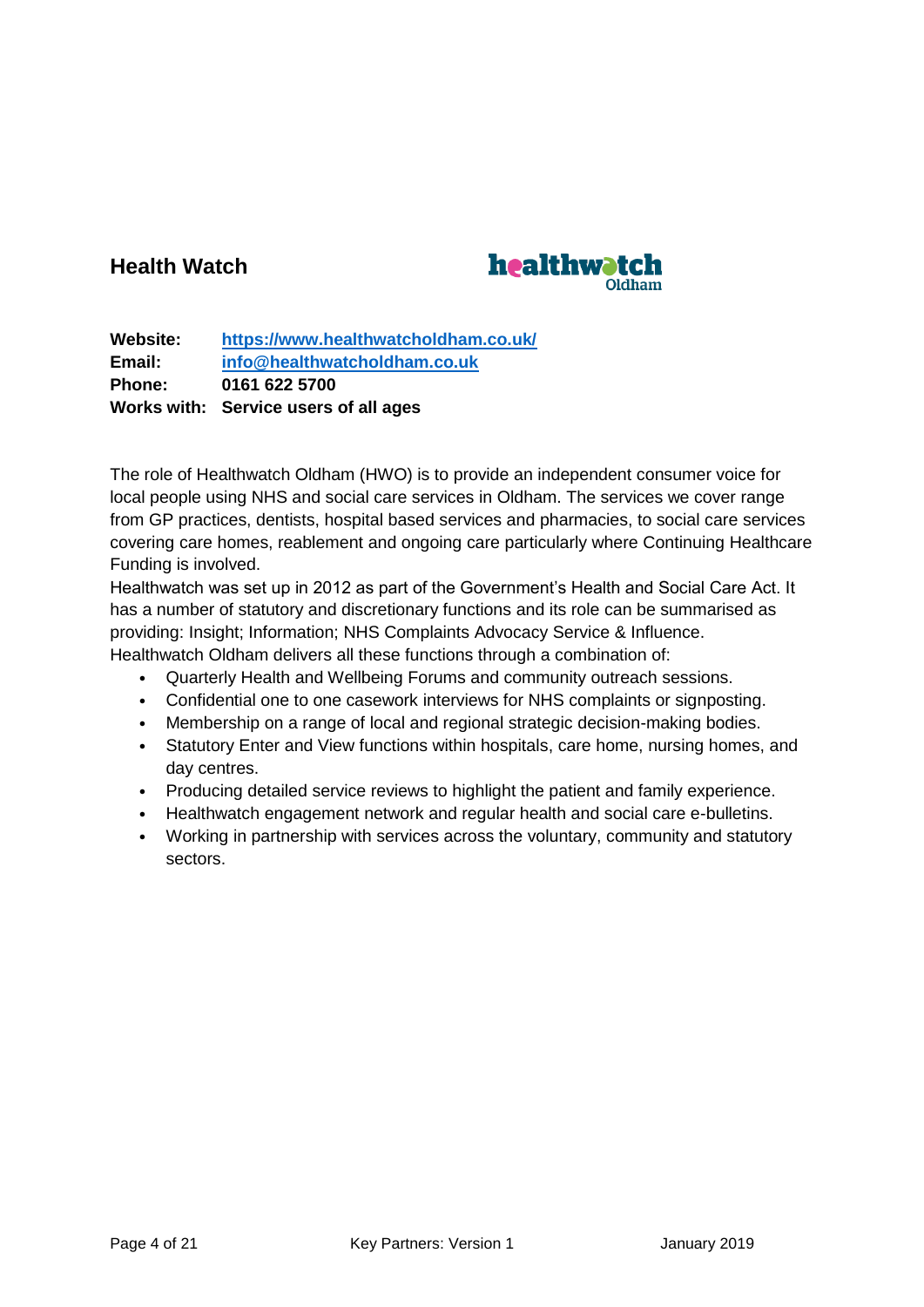#### **Healthy Young Minds**



#### **Website: [www.healthyyoungmindspennine.nhs.uk](http://www.healthyyoungmindspennine.nhs.uk/) Phone: 0161 716 2020 (QUERIES ONLY – no referrals taken) Works with: Pupils, Families**

Pennine Care's Healthy Young Minds services (previously known as CAMHS) are committed to providing a comprehensive and targeted intervention service, delivered in the heart of our communities, which positively aims to promote the emotional and psychological wellbeing of our children and young people.

The CAMHS directorate, including Healthy Young Minds community services and our Hope and Horizon inpatient units, is committed to developing our connections with other local services such as social care, paediatrics, education, health and the voluntary sector.

#### **All Healthy Young Minds Referrals go through the Multi-Agency Safeguarding Hub and are submitted via the Early Help Form**

<https://apps1.oldham.gov.uk/EarlyHelpReferral/EHR00Referral.aspx>

#### **If it is necessary to speak to someone urgently you should contact the Duty Manager (Mon-Fri 9am-5pm).**

#### **In an emergency, young people should be directed to their local A & E Department**

**Laura Langhorn (Emotional Wellbeing Practitioner): [llanghorn@nhs.net](mailto:llanghorn@nhs.net) Phone: 0161 770 8366**

#### **Works with: Pupils, Families, Staff support/Training**

I am employed by Healthy Young Minds as an Emotional Wellbeing Practitioner to work between School Nurses, Schools & Healthy Young Minds.

I spend 3 days a week working alongside the school nurses & 1 day a week at Healthy Young Minds.

I work between services to support early identification & appropriate intervention of children & young people who may be struggling emotionally.

I support school nurses with completing emotional health assessments & carrying out brief interventions; offer assistance with appropriate signposting; support school & health staff with accessing useful resources; help schools to implement the Whole School Emotional Health and Mental Wellbeing Framework; offer consultation to school nurses & schools; provide training, as requested, to school nurses & schools; raise awareness of mental health & reducing stigma. I also design & run (in conjunction with school) therapeutic groups, utilising evidence-based practice.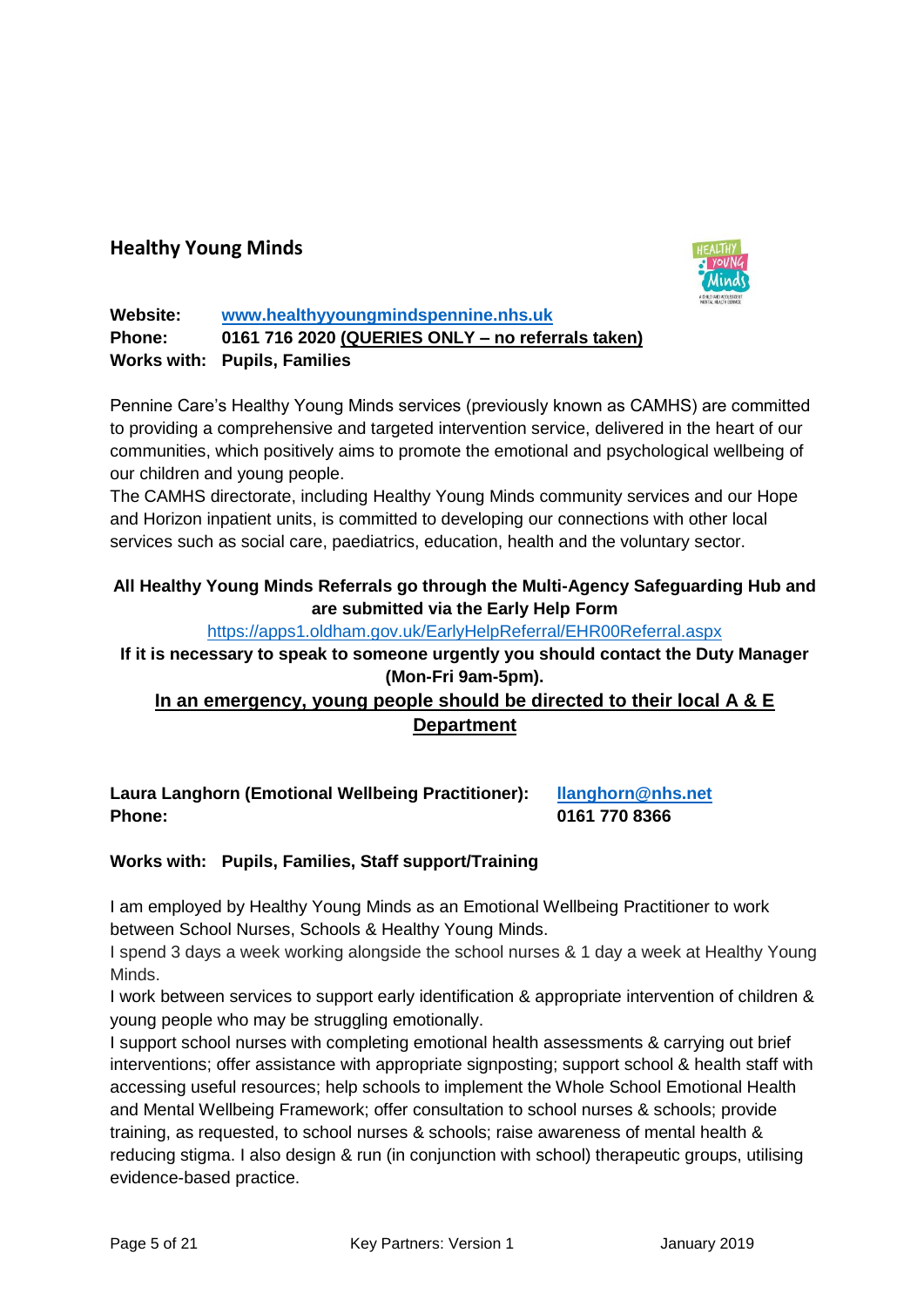### **Inclusion Service & Post 16 Service**



| Website:      | https://oldhamservices.co.uk/inclusion/                                      |
|---------------|------------------------------------------------------------------------------|
| Email:        | sais@oldham.gov.uk                                                           |
| <b>Phone:</b> | 0161 770 6620 / 6621                                                         |
|               | Works with: Staff support/coaching for pupil inclusion – primary & secondary |

We offer advice to schools in the areas of: attendance, fair access, exclusions, educated at home and children missing in education.

This might include advice and guidance for staff/governors or parents as well as direct work with pupils.

# **K.O.G.S. (Keeping our Girls Safe)**



| Website:      | https://www.kogs.org.uk/            |  |
|---------------|-------------------------------------|--|
| Email:        | K.O.G.S@hotmail.co.uk               |  |
| <b>Phone:</b> | 07491 068 364                       |  |
|               | Works with: Pupils, Staff Training? |  |

Established in 2011 KOGS is a registered charity, set up to address the gaps in the service provision available to young people around prevention and early intervention. We seek to educate young people on unhealthy relationships and support those that had been groomed or exploited in a holistic way, including peer mentoring and one-to-one support. KOGS are based in Oldham and work across Greater Manchester. Our work is outreach as we believe that young people work better in familiar environments. We work in schools,

colleges, youth centres and within communities.

We offer educational programmes that are interactive and engaging, and provide young people with a positive outlet to explore topics such as unhealthy relationships, abuse, CSE and risks. Some of the programmes we offer are accredited which allows the young people participating to achieve a recognised qualification which can be topped up with additional activities.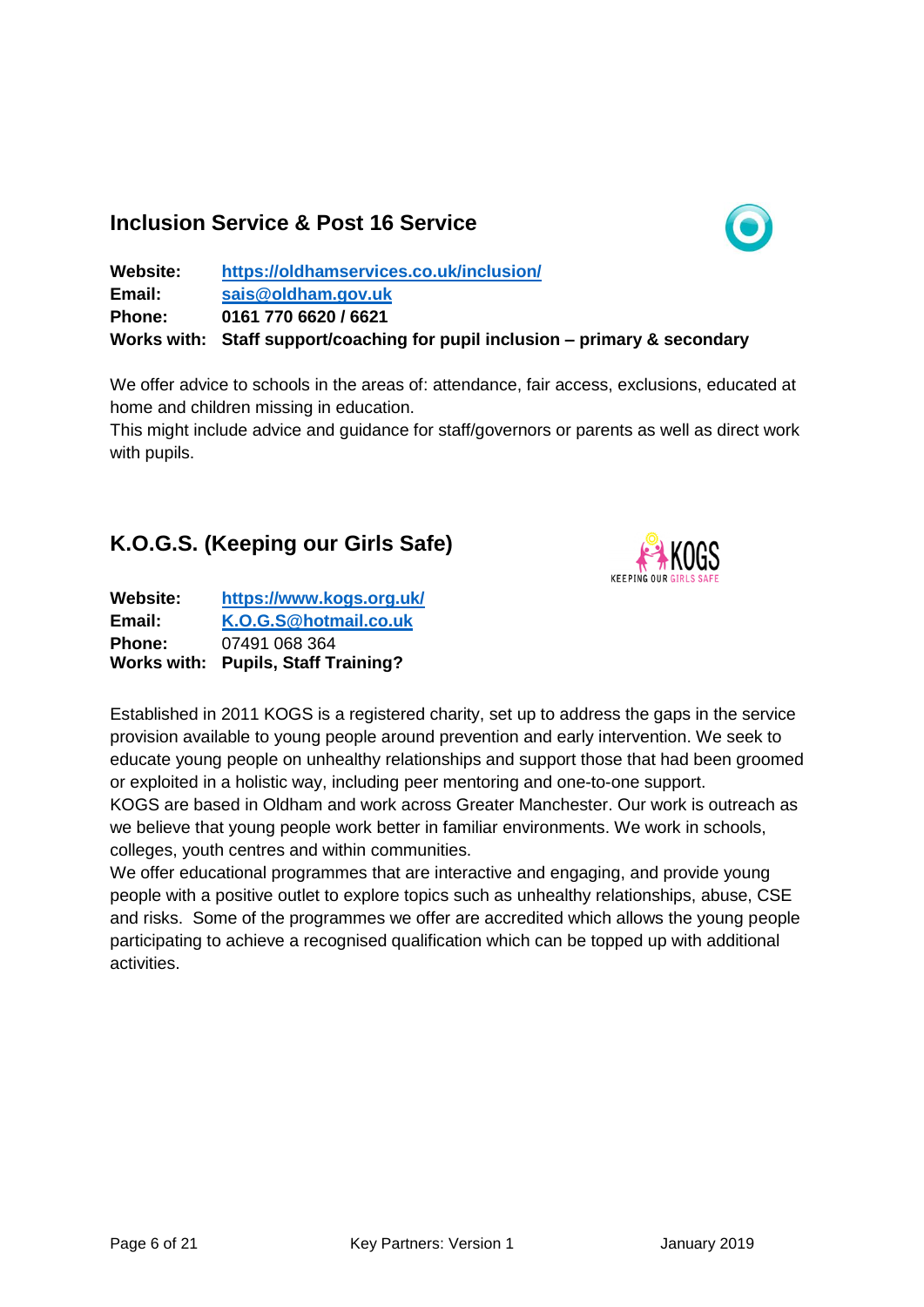# **keeth**

### **Kooth**

**Website: <https://kooth.com/> Local Integration & Participation Worker: Dez Wilson Email: [dwilson@xenzone.com](mailto:dwilson@xenzone.com)  Phone (local area contact): 07930 532 639 Works with: Pupils (11-25)**

Free, safe anonymous, online support for young people (up to 25). Kooth gives children and young people easy access to an online community of peers and a team of experienced counsellors. Access is free of the typical barriers to support: no waiting lists, no cost and complete anonymity. Launched in 2004 and accredited by the British Association of Counselling and Psychotherapy, over 1500 children and young people from across the country log in to Kooth every day.

Accessible through mobile, laptop and desktop and commissioned to be free at the point of use for young people in Oldham, Kooth is a powerful early prevention and treatment resource which young people are keen to use, and our safeguarding policies are paramount and strictly maintained.

Assemblies and workshops are also offered within schools by local workers.

# **Local Offer (SEND)**

**Website: [www.oldham.gov.uk/localoffer](http://www.oldham.gov.uk/localoffer) Email: [local.offer@oldham.gov.uk](mailto:local.offer@oldham.gov.uk)  Works with: Information for parents/carers** 



Oldham's Local Offer is an online resource providing support and guidance to families with children and young people aged 0-25 with Special Educational Needs and Disabilities (SEND). It contains a wealth of information about local and national services, resources and activities as well as information on support groups.

The Local Offer includes information on: how to find and access local support groups; social care provision; health care services; SEND provision in each school in Oldham, both mainstream and specialist; specialist provision outside the Oldham area where being used by local children with SEND; teaching approaches and adaptations to curriculum; school transport; information on eligibility to access funding and benefits; support available to children and young people to help them prepare for adulthood; employment and volunteering opportunities.

Whilst the Local Offer is a statutory requirement for families of children with SEND, it should be noted that is a **useful source of information for all parents** within the local area and should be promoted as such.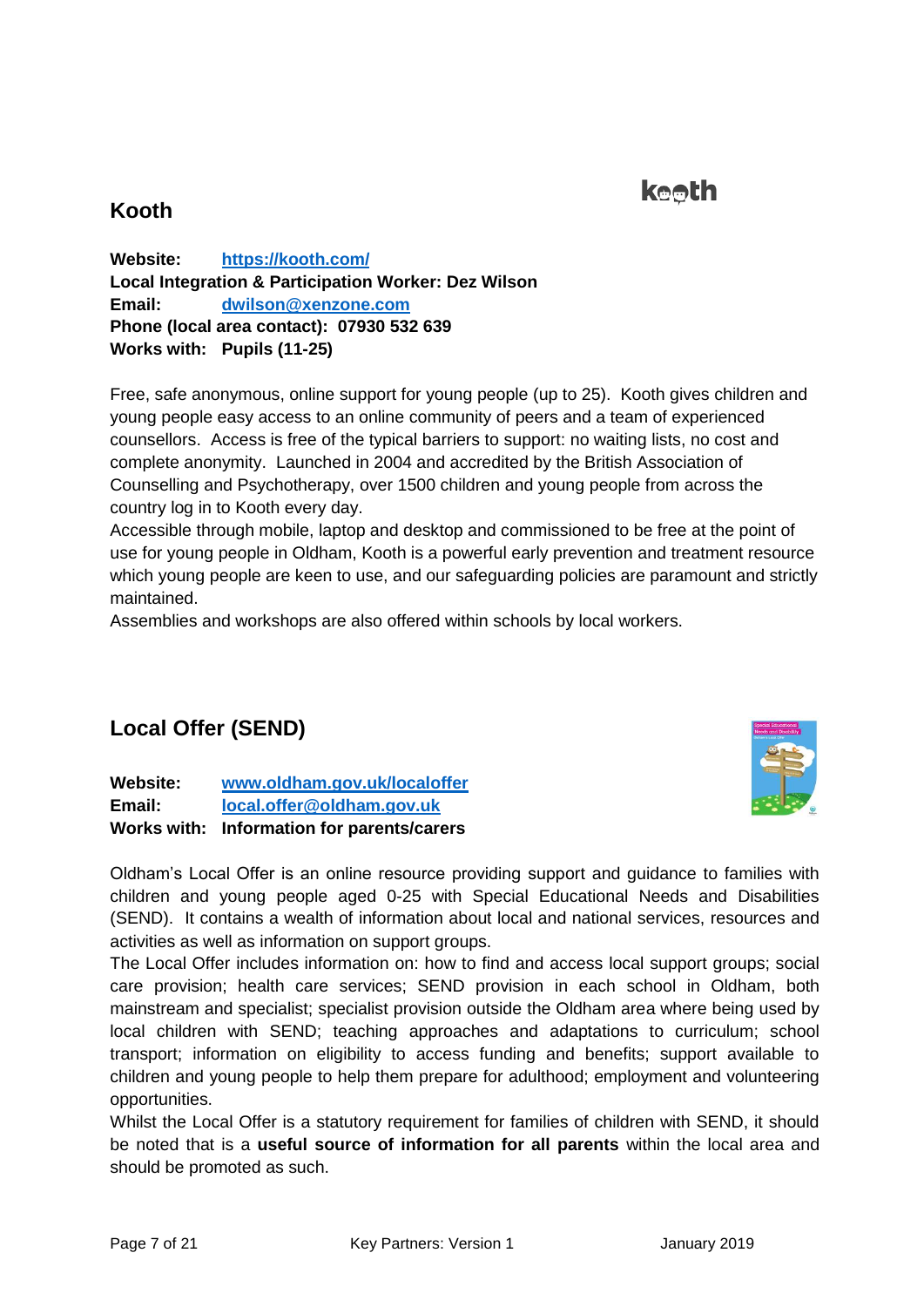# **Local Safeguarding Children Board (LSCB)**

| Website:      | https://www.oldham.gov.uk/lscb/ |  |
|---------------|---------------------------------|--|
| Email:        | olscb@oldham.gov.uk             |  |
| <b>Phone:</b> | 0161 770 8081                   |  |

The LSCB is a statutory body with responsibility to coordinate and ensure the effectiveness of the multi-agency response to safeguarding children in the local area.

The LSCB team can offer support to all education establishments in relation to your responsibilities under Keeping Children Safe in Education, dealing with allegations against professionals and delivering relationship and sex education to pupils and parents.

)ldham Local Safeguarding Children Board

**Mahdlo Youth Zone**

| Website:      | https://www.mahdloyz.org/          |
|---------------|------------------------------------|
| Email:        | https://www.mahdloyz.org/          |
| <b>Phone:</b> | 0161 624 0111                      |
|               | Works with: Pupils, staff training |

State of the art youth zone in the heart of Oldham for 8-19 year olds (up to 25 for young people with a disability). Open 7 days a week, 52 weeks a year, we offer an exciting range of activities and opportunities that all young people from across the borough can access for just 50p as a member.

We offer targeted group work (this has included knife crime reduction, employment and enterprise and work with young people not in education, employment or training). We also offer an alternative provision. We offer sports, arts, one-to-one mentoring, duke of Edinburgh and work with young people with additional needs and disabilities. We also offer a safe social space for all young people. Schools have done sports days and activities and we have a comprehensive training programme for staff.

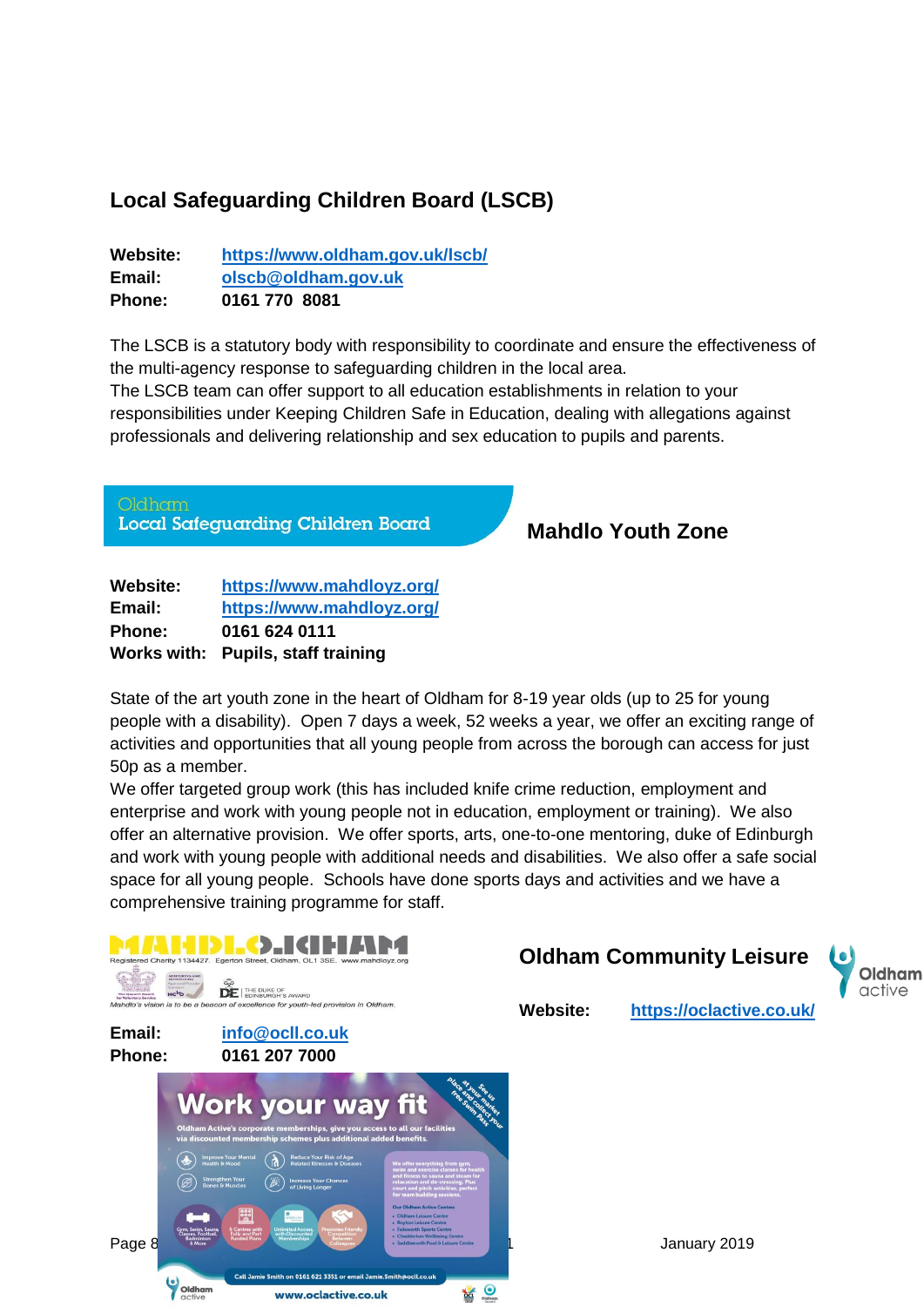

#### **Oldham Pledge**

**Website: [www.theoldhampledge.co.uk](http://www.theoldhampledge.co.uk/) Email: Suzy: [suzy.ashworth@oldham.gov.uk](mailto:suzy.ashworth@oldham.gov.uk) Lorna: [lp@hathershaw.org.uk](mailto:lp@hathershaw.org.uk) Phone: Suzy: 07708 764811 Lorna: 07967 715485**

The Oldham Pledge will provide and promote opportunities for children and young people to develop key character traits supporting every child to be school ready, life ready and work ready.

### **Papyus**



| Website:      | https://papyrus-uk.org/                                                                               |  |
|---------------|-------------------------------------------------------------------------------------------------------|--|
| Email:        | admin@papyrus-uk.org                                                                                  |  |
| <b>Phone:</b> | 01925 572 444                                                                                         |  |
|               | Works with: Young people at risk of suicide, anyone concerned about a young<br>person, staff training |  |
|               | Hopeline UK: 0800 068 41 41<br>Text: 07786 209 697                                                    |  |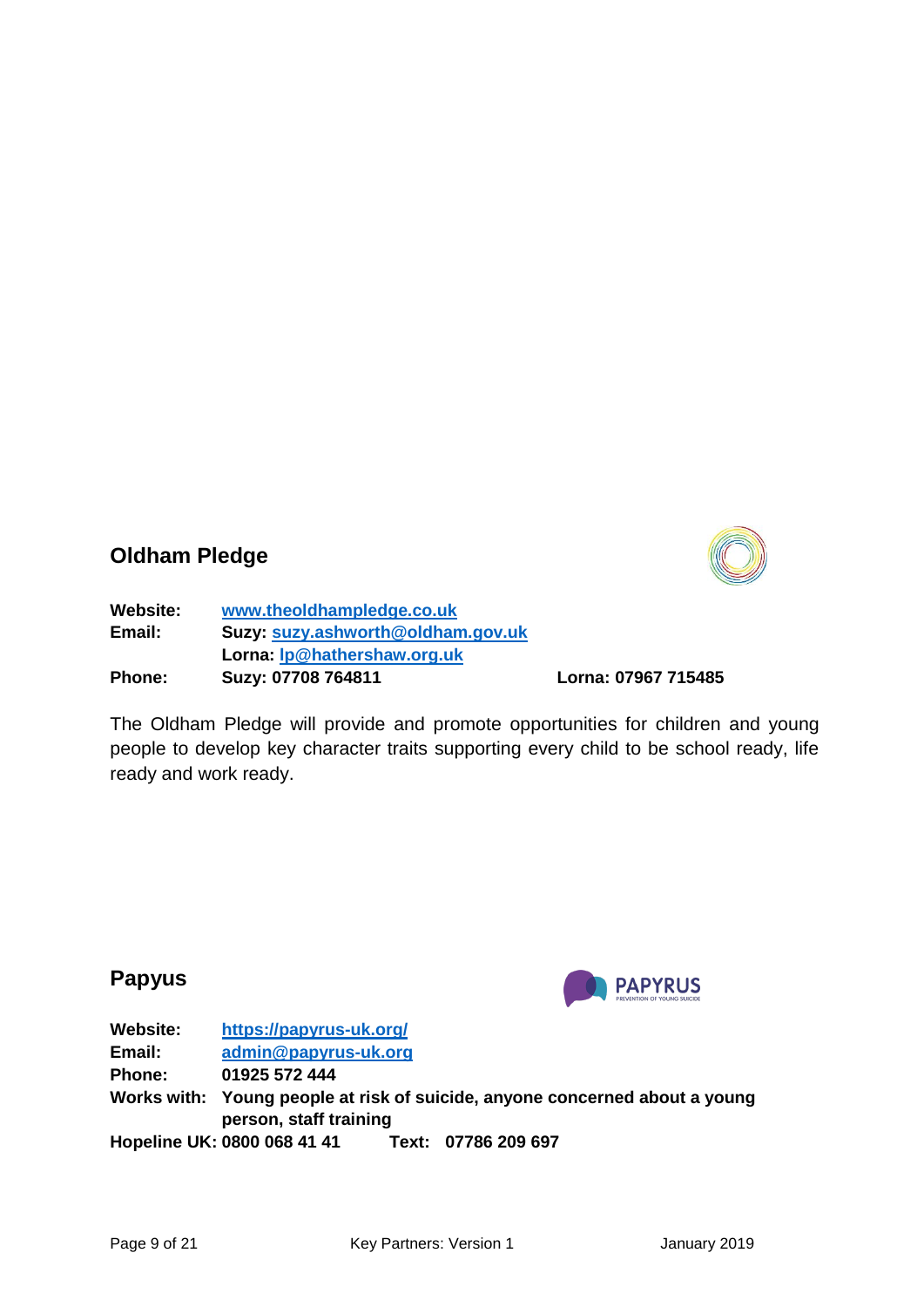Suicide is the biggest killer of young people in the UK. Paypyrus exists to reduce the number of young people who take their own lives by shattering the stigma around suicide and equipping young people and their communities with the skills to recognise and respond to suicidal behaviour.

We provide confidential help and advice to young people struggling with thoughts of suicide, and to anyone worried about a young person through our helpline, HOPELINEUK.

We engage communities and volunteers in suicide prevention projects, and help others to prevent young suicide by working with and training professionals, including school staff, with suicide prevention skills.

We aim to shape national social policy and contribute to local and regional suicide prevention strategies wherever we can.



#### **POINT**

**Website: [www.point-send.co.uk](http://www.point-send.co.uk/)  Email: [admin@point-send.co.uk](mailto:admin@point-send.co.uk) Phone: 0161 503 1547**

POINT aspire to an inclusive community and society without compromise, where all children and young people with additional needs and/or disabilities are treated equally and fairly. POINT Delivers a range of information, advice and support services for and with families of children and young people who have or may have SEND. POINT provide access to meaningful information, advice and peer support whilst enabling parents' voices to be heard and drive change. POINT's current services include:

- Oldham Parent Carer Forum
- Oldham SEND Information Advice Support Service
- SEND Training and Workshops Service
- SEND Mediation and Disagreement Resolution Service
- Ability Wheelz Inclusive Cycling Activity.

Further information and service contact details can be found on point's website.

#### **Positive Steps**



**Website: [www.positive-steps.org.uk](http://www.positive-steps.org.uk/) Email: [info@positive-steps.co.uk](mailto:info@positive-steps.co.uk)  Phone: 0161 621 9400 Works with: Pupils, Parents, Staff Wellbeing, Staff Training**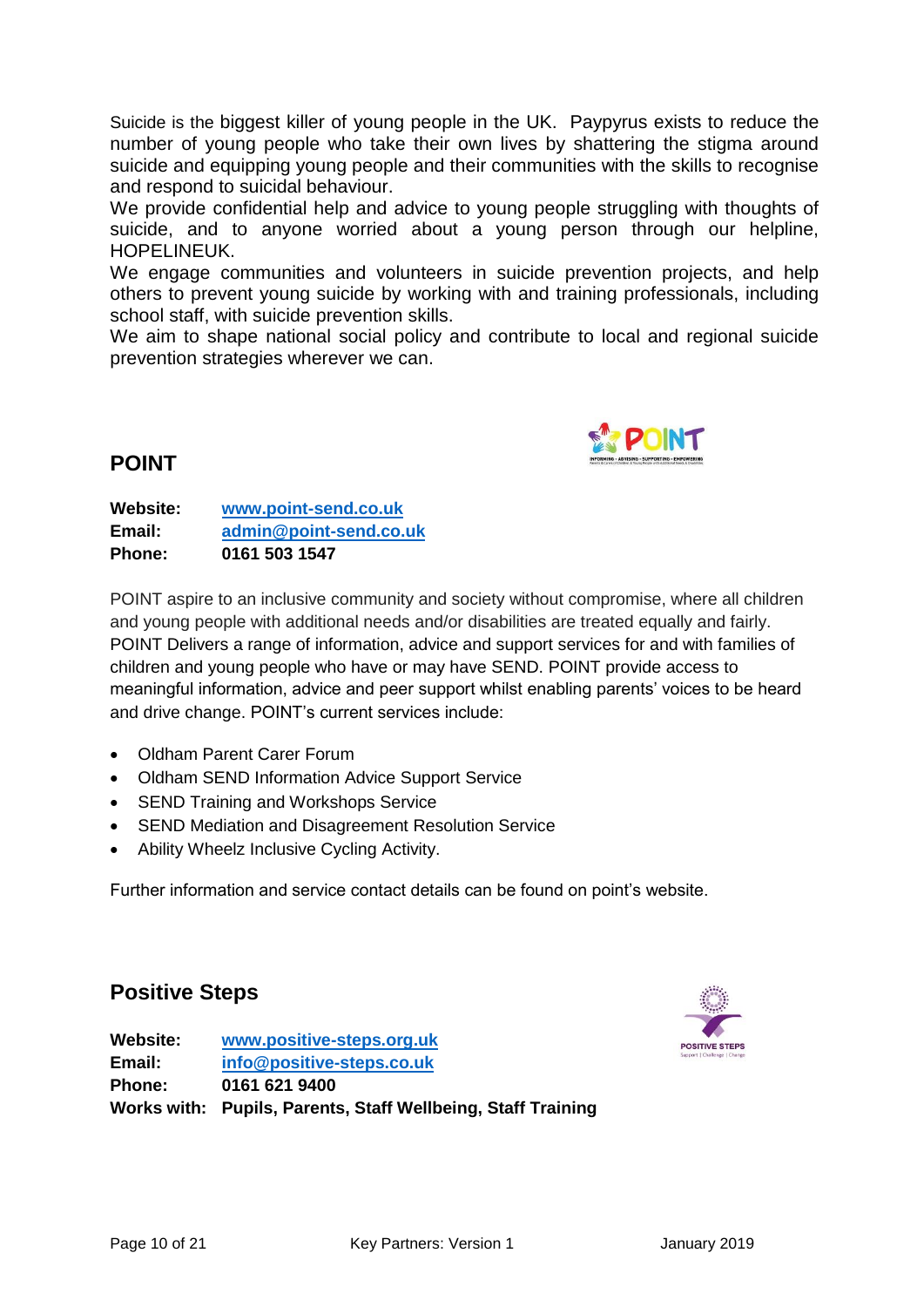We are a charitable trust that delivers a range of universal, selected and targeted support for pupils, parents, families and staff. These projects include: Young Carers, Young Person's Sexual Health and Substance Misuse, Family Support and Careers Guidance. We also offer staff training programmes.

## **The Proud Trust**



| Website:      | https://www.theproudtrust.org/                      |  |
|---------------|-----------------------------------------------------|--|
| Email:        | info@theproudtrust.org                              |  |
| <b>Phone:</b> | 0161 660 3347                                       |  |
|               | Works with: Pupils, Parents, Staff Support/Training |  |

The Proud Trust is a life saving and life enhancing organisation, which helps young people empower themselves to make a positive change for themselves and their communities. We do this through youth groups, peer support, managing the LGBT Centre for Manchester, delivering training and events, campaigns, undertaking research and creating resources. As well as offering one-to-one support for LGBT+ young people, we can also offer whole school workshops, INSETs, training for teachers and the Rainbow Flag Award: a national quality assurance framework for LGBT+ inclusion and visibility which allows for a bespoke package tailored to the needs of individual schools. There are also free resources available for teachers to utilise on our website, and guidance for setting up LGBT+ groups within schools.

**We are commissioned to run Youth Out, an LGBT+ Youth group which takes place on Tuesdays, 4.30-6pm at the Link Centre on Union Street.** 

# **QEST (Quality & Effectiveness Support Team)**



**Email: [pam.hutchinson@oldham.gov.uk](mailto:pam.hutchinson@oldham.gov.uk) Phone: 0161 770 3110 Works with: Pupils and Staff Support/Training**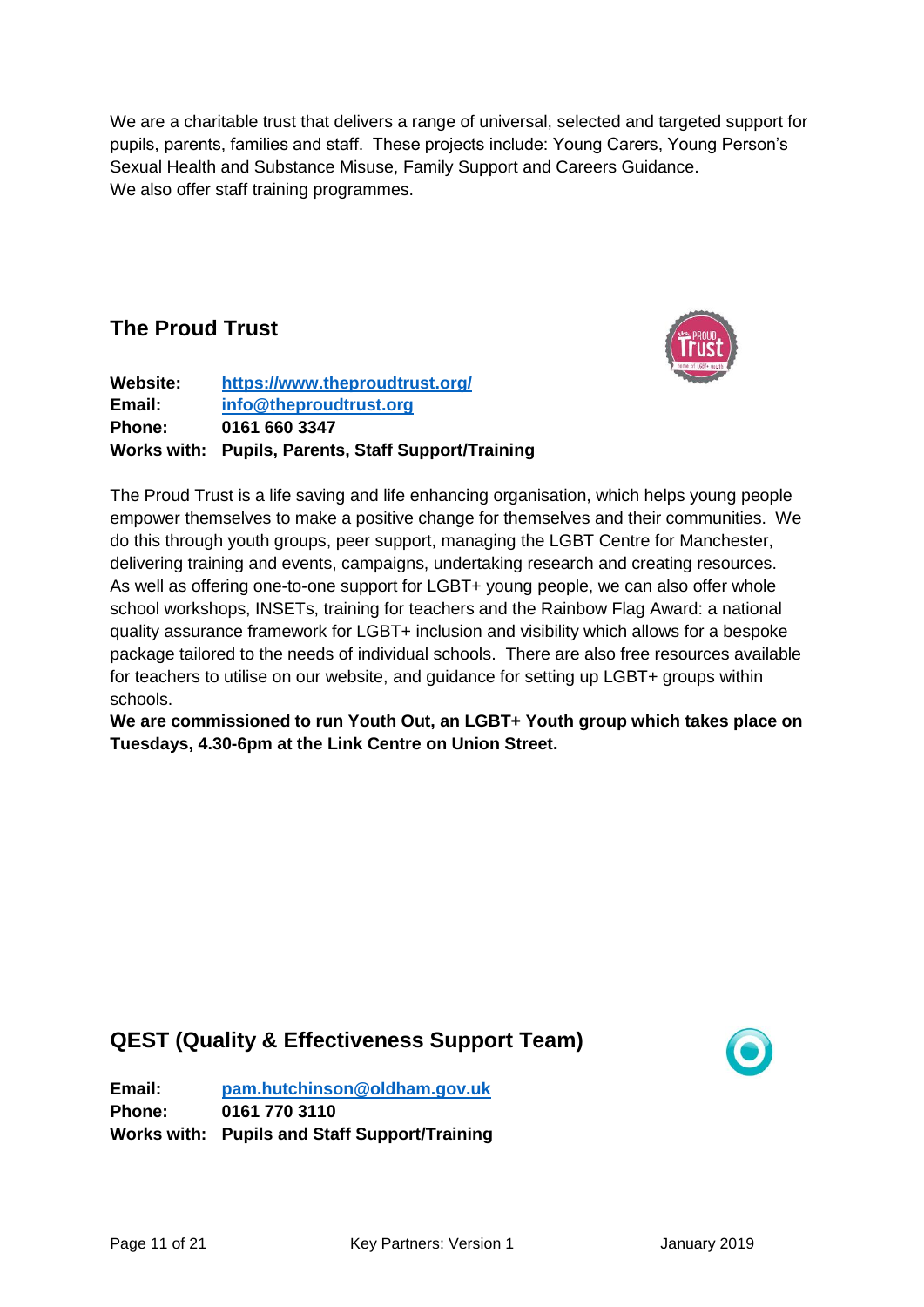We are a team of advisory specialist teachers and specialist teaching assistants who work with pupils and staff in Early Years settings, schools and academies to improve outcomes for pupils with special educational needs and disabilities.

We are able to provide assessments, training, advice and guidance, covering a range of learning needs including: Autistic Spectrum Conditions, Down Syndrome, Dyslexia, Dyspraxia, Speech, Language and Communication needs, Literacy and Maths difficulties and emotional well-being.

We are the Autism Education Trust's (AET) NW Regional Hub for autism training in schools.

#### **SEMHS (Social, Emotional, Mental Health Support)**



**Email: [claire.taylor@oldham.gov.uk](mailto:claire.taylor@oldham.gov.uk) Phone: 0161 770 4485 Works with: Staff Support/Coaching for pupil inclusion – primary only**

Our aim is to support the staff in schools to explore any blocks to learning and improve the inclusion and outcomes for vulnerable pupils, particularly those at risk of exclusion. We do this by supporting colleagues with assessment, intervention and evaluation of provision for their most vulnerable pupils.

SEMHS work collaboratively with our school colleagues offering advice, modelling and coaching, according to staff and school needs. Although work focusses on pupil inclusion, with measure progress against targets using staff skill and confidence ratings.

The SEMHS team also ensures all primary permanently excluded pupils have access to continued education during the appeals process.

#### **Sensory and Physical Support Service**



**Email: [acns@oldham.gov.uk](mailto:acns@oldham.gov.uk)  Phone: 0161 770 3110 Works with: Staff Support/Coaching for pupil inclusion – primary only**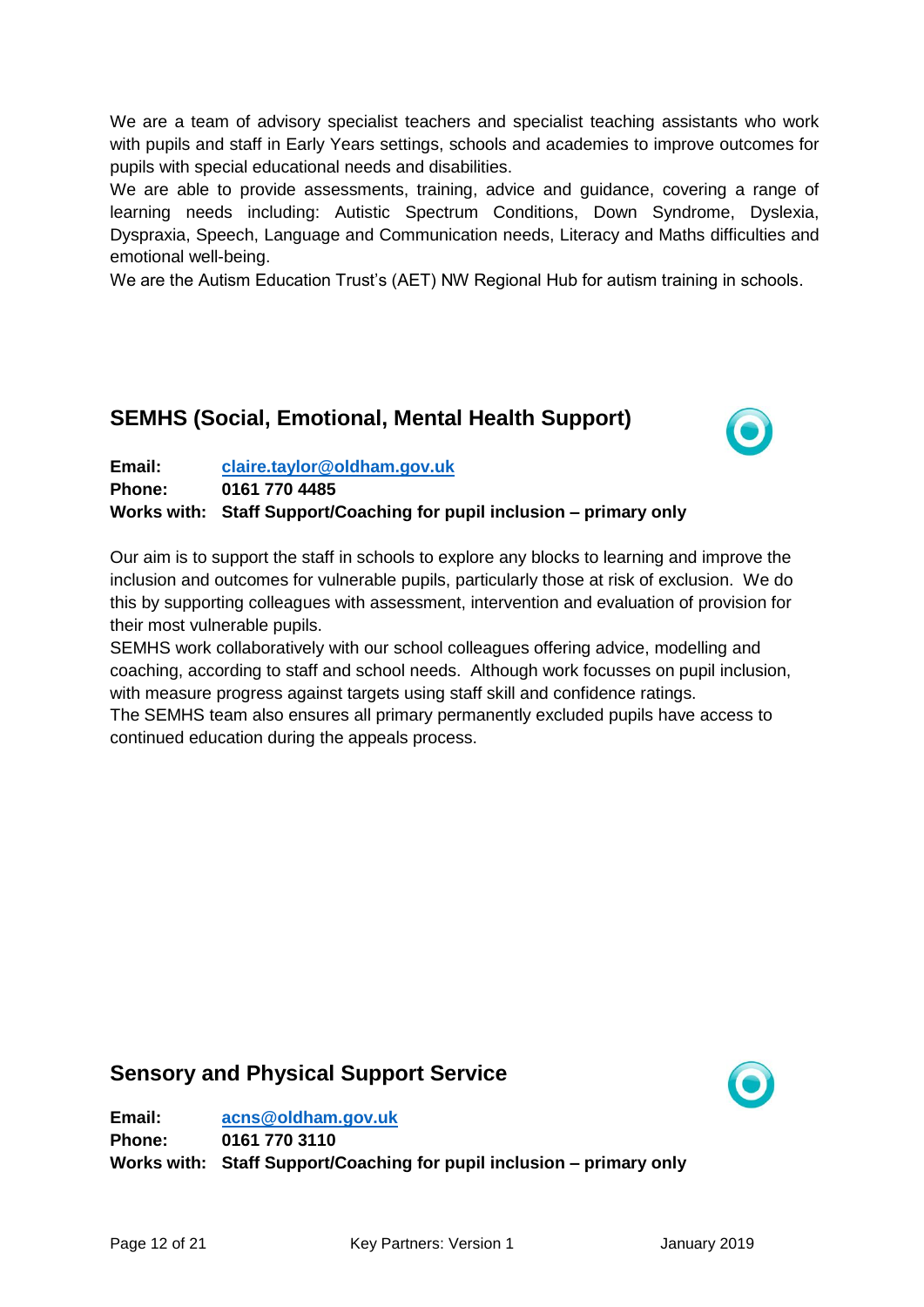The Sensory and Physical Support Service is a specialist service, held centrally by Oldham Council, for children and young people who have hearing, vision or physical needs. The team comprises of qualified teachers, specialist support assistants and a moving and handling advisor and provides direct teaching, advice and support to children, young people, schools, families and other agencies.

Team leaders can be contacted on:

**Visual Impairment: [joanne.jones@oldham.gov.uk](mailto:joanne.jones@oldham.gov.uk) Hearing Impairment: [clare.prior@oldham.gov.uk](mailto:clare.prior@oldham.gov.uk) Physical Disability [keryn.green@oldham.gov.uk](mailto:keryn.green@oldham.gov.uk)**



## **Sports Development Service**

**Website: [www.oldhamservices.co.uk/sports/](http://www.oldhamservices.co.uk/sports/) Email: [anna.shiels@oldham.gov.uk](mailto:anna.shiels@oldham.gov.uk)  Phone: 0161 770 4051 Works with: universal, targeted, staff wellbeing, parents**

Sport Development offer a range of services across the Borough to increase levels of physical activity, support healthy lifestyles and support emotional health and mental wellbeing. The service delivers a universal offer to schools, as well as targeted sessions and parent engagement sessions.

Tailor made packages can be discussed to meet the needs of the school.

### **Tameside, Oldham & Glossop Mind: Youth in Mind**



**Website: [www.togmind.org](http://www.togmind.org/) Email: [schools@togmind.org](mailto:schools@togmind.org) Phone: 0161 330 9223 Works with: Young people aged 8-18 living in Oldham or attending an Oldham school**

We can offer drop in sessions, one-to-one early intervention, counselling, therapeutic courses, educational/awareness raising workshops and assemblies. To find out if your school is eligible to access any of the above services, please email us.

To access services in the community, please attend a drop in with us on Thursday evening at Positive Steps between 4pm-8pm or call for more info.

#### **Oldham Youth Service**

**Website: [www.oldhamyc.com](http://www.oldhamyc.com/) Email: [Jodie.barber@oldham.gov.uk](mailto:Jodie.barber@oldham.gov.uk) Phone: 0161 770 3116**

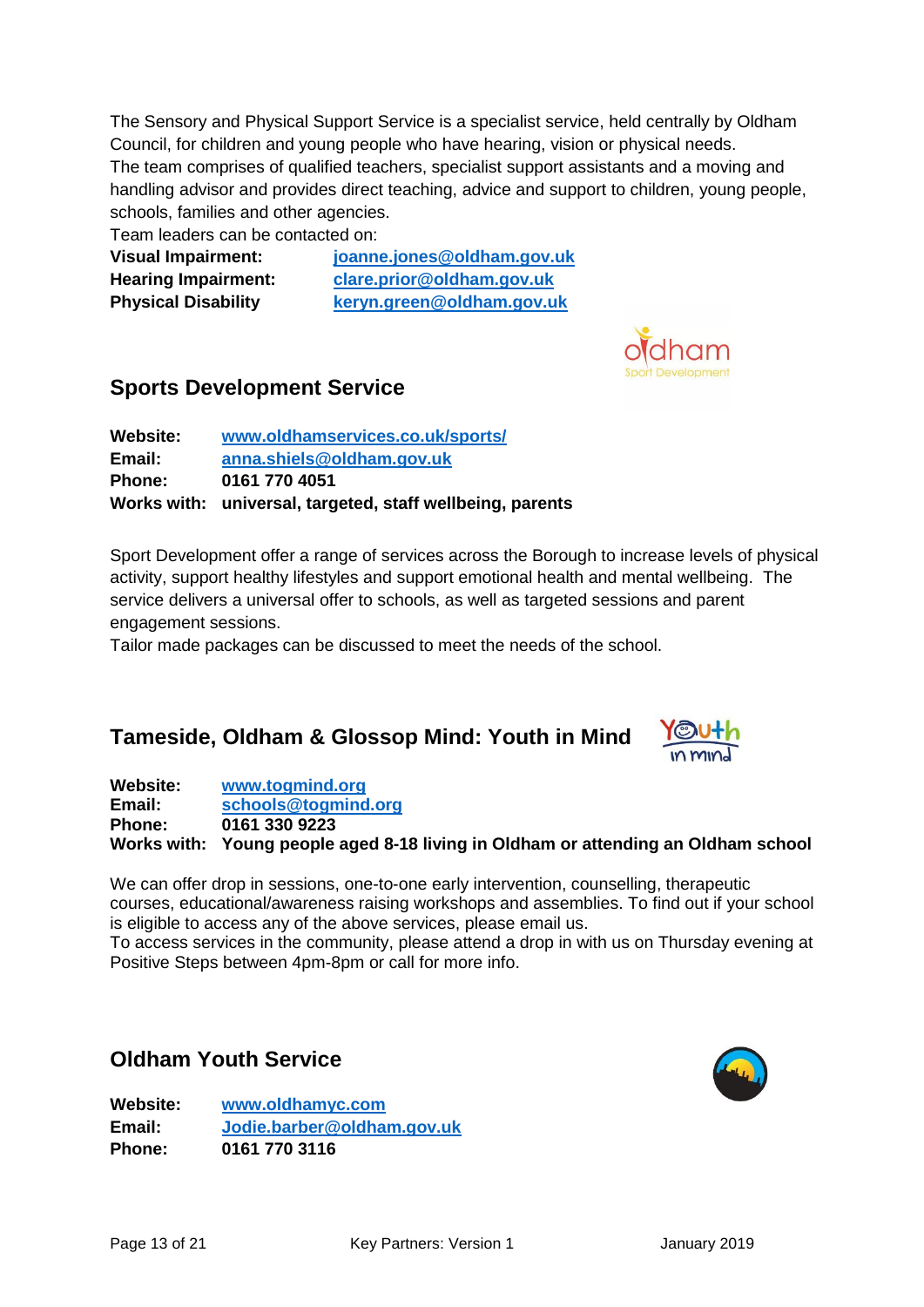Providing positive activities for young people including one-to-one and group work. We promote youth voice and participation through a range of methods and holistic youth support. We can also provide targeted activates with a specific focus.

## **0-19 Right Start & School Nursing Team**

| Giving your child the<br><b>Right Start</b> |
|---------------------------------------------|
|                                             |
|                                             |

**Kay Thomas (Clinical Manager): 0161 770 8404 Suzanne Ferguson (Team Leader): 0161 770 3337**

**Oldham, Failsworth & Chadderton Team: 01924 280 7621 / 7630 Oldham West, Royton, Shaw & Crompton Team:0161 770 3337 Oldham Eat, Lees & Saddleworth Team: 0161 770 8366**

School Nurses are public health nurses who lead and deliver the Healthy Child Programme for school-aged children and young people. The teams work in partnership with children/young people and their families to address health needs and promote health and wellbeing, with a focus on early help and support.

Each school has a named School Nurse, who promotes health and emotional wellbeing within schools and in the community by: developing school health plans; being available to address in confidence, any concerns about a child's health; providing advice to help children make positive health choices; assessing the health of year 6 pupils prior to transition to high school; supporting young people with particular health needs and providing training to education staff to manage these; delivering classroom-based health education; delivering immunisation programmes; working with other agencies to safeguard and protect young people; delivering the national child measurement programme.

Although School Nurses offer a confidential service to young people, there are times when the School Nurse may need to share information. Depending on their age and level of understanding, young people may be able to give their own consent to talk with a health professionals.

**We are currently working to develop our service offer to schools – please contact us for more information.** 

**(Please be aware that individual agency offers to schools can change or develop over time)**

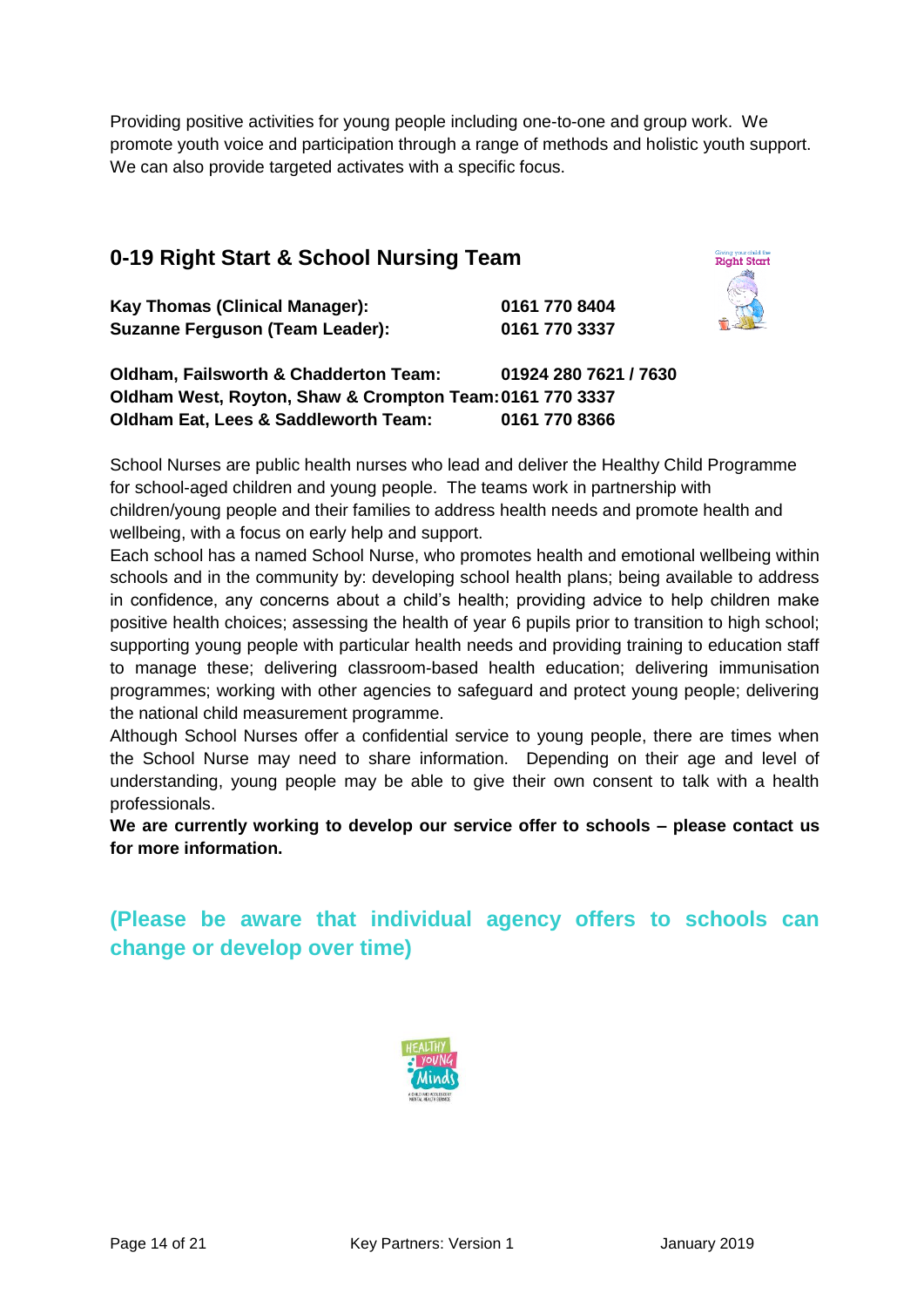# **Quality Assurance Framework Summary**

#### For full document please see

[http://healthyyoungmindspennine.nhs.uk/media/1024/qaframework\\_191016\\_fv.pdf](http://healthyyoungmindspennine.nhs.uk/media/1024/qaframework_191016_fv.pdf)

#### **Overview**

Emotional Health and Mental Wellbeing is crucial in cognitive development and learning, along with physical and social health. Psychological and emotional distress can manifest in behaviours (such as anxiety, depression or aggressive/disruptive behaviours) and has an impact on the child's successful learning at school. Hence poor mental health undermines educational attainment.

As school leaders, pastoral leads and inclusion managers you are responsible for the commissioning of Emotional Health and Wellbeing Services for students within the school. The Quality Assurance Framework, developed by Healthy Young Minds (previously known as CAMHS), is intended to support schools in commissioning safe and effective services, which in turn give increased flexibility and provide an early intervention response. It is crucial that the services that are chosen are suitably accredited and can demonstrate that they will improve outcomes for their children and young people.

When commissioning interventions, it is important to ensure

- 1) They are safe and effective
- 2) They are provided by appropriately qualified and experienced practitioners
- 3) They are delivered to ensure value for money and minimise risk to the school.

### **Ofsted Criteria**

The Ofsted criteria (based on the September 15 Ofsted Framework) for assessing schools' mental health provision requires Ofsted inspectors to routinely assess and report on pupils' emotional health and mental wellbeing, or the steps taken by the school to meet pupils' needs. A specific area within the framework looks at:

*'Commissioning external support services for your school e.g. other agencies such as your local child and adolescent service (CAMHS) or voluntary sector organisations, to provide additional targeted support and interventions.'*

#### **Commissioning Services – What you need to Know**

Schools considering commissioning services directly may find it helpful to ask for advice and assistance from commissioners of targeted and specialist CAMHS in local Clinical Commissioning Groups (CCGs) and local authorities. This will support the development of high quality services that meet the needs of the children and young people in the school.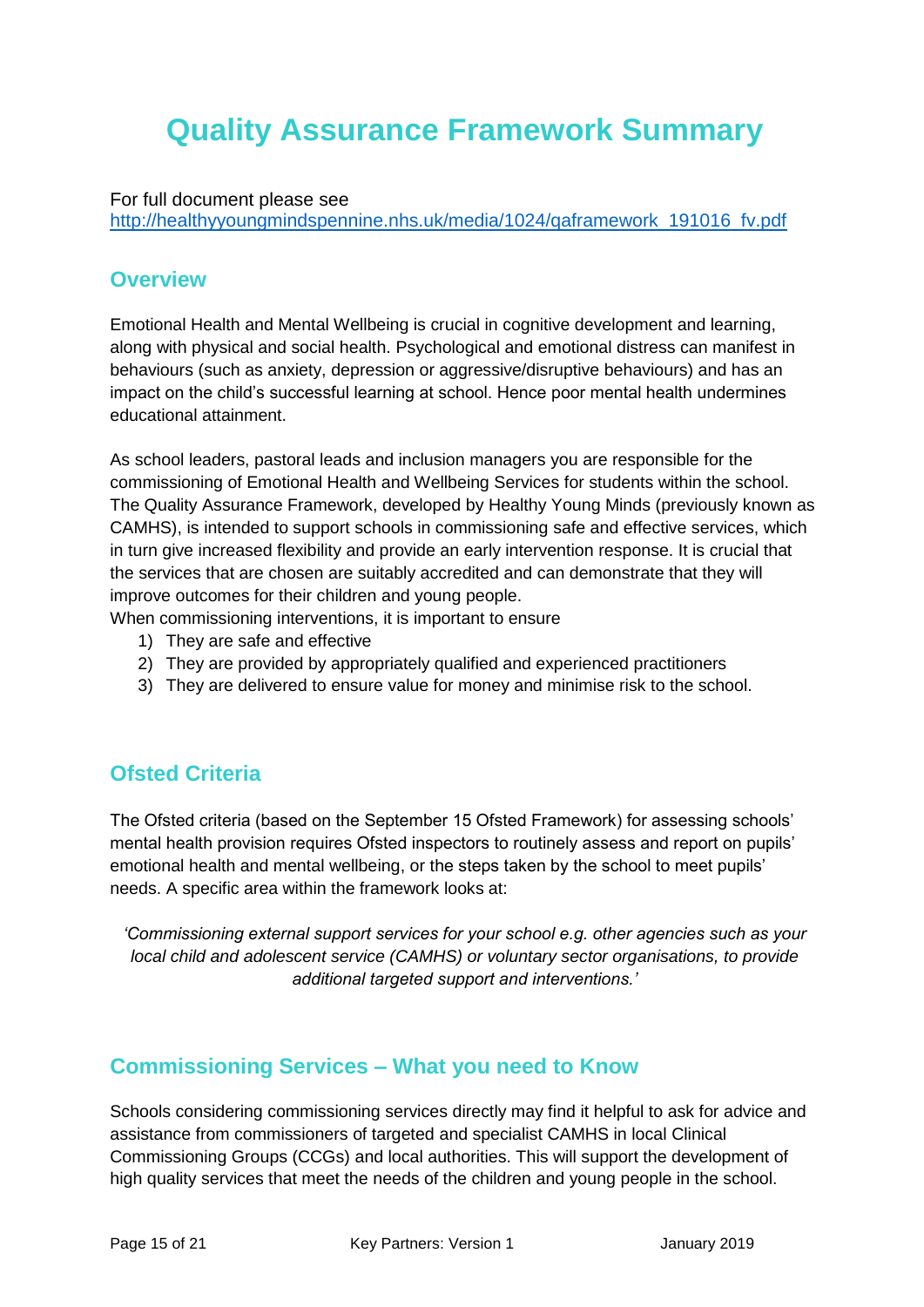Oldham's relevant CCG Lead contacts are:

| Angela Welsh:           | a.welsh@nhs.net          |
|-------------------------|--------------------------|
| <b>Michael Bennett:</b> | Michael.bennett3@nhs.net |
| Joanne Tonothy:         | joanne.tonothy1@nhs.net  |

*When commissioning or developing school based programmes, ask yourself the following questions, (remember, a range of services from a range of providers including statutory, independent or third sector can be commissioned).*

- Have the right people got enough time to carefully think through and plan the programme?
- Can it be tailored to our context (school/wider community)?
- Does the programme(s) we have selected have clear, achievable and measureable goals?
- Are the outcome measures suggested useful to our school?
- How easy will it be to implement in practice?
- Can we do everything ourselves or do we need external facilitators/support?
- Can it be integrated in to and influence the whole school?
- Is it able to offer young people on-going support for as long as they require?
- How do we reach young people who may be absent from school?

## **Things to Keep in Mind**

- Promoting good mental health if the responsibility of all staff in school. It is best addressed by looking at Universal, Selected and Targeted support. (Please see full framework for guidance on how to promote interventions in each category within your school)
- The young person and their family/carers should be involved at all stages. Written and informed consent should be given before any interventions take place.
- A young child may be helped by working directly with parents whereas older children may need a confidential space for themselves.
- Help can be provided individually, within the family or in a small group.
- Children's mental health is not to be seen in isolation and are likely best met as part of a support package with numerous professionals.
- Some children respond well to 'talking therapies' but other may benefit from different interventions such as art or play intervention.
- Research indicates that children experiencing problems want access quickly, in a confidential, non-judgemental, child/young person friendly setting.
- Confidentiality consistent with the child's safety and prevention of harm should be paramount, but balanced against information sharing guidance where there is a safeguarding concern.

 $\bullet$ 

#### **Monitoring the Support**

Defining pupil need on a more formal basis can help to inform commissioning decisions at school level. It is equally important to record and monitor the impact of any support that is put in place. There are a range of validated tools that are available to help measure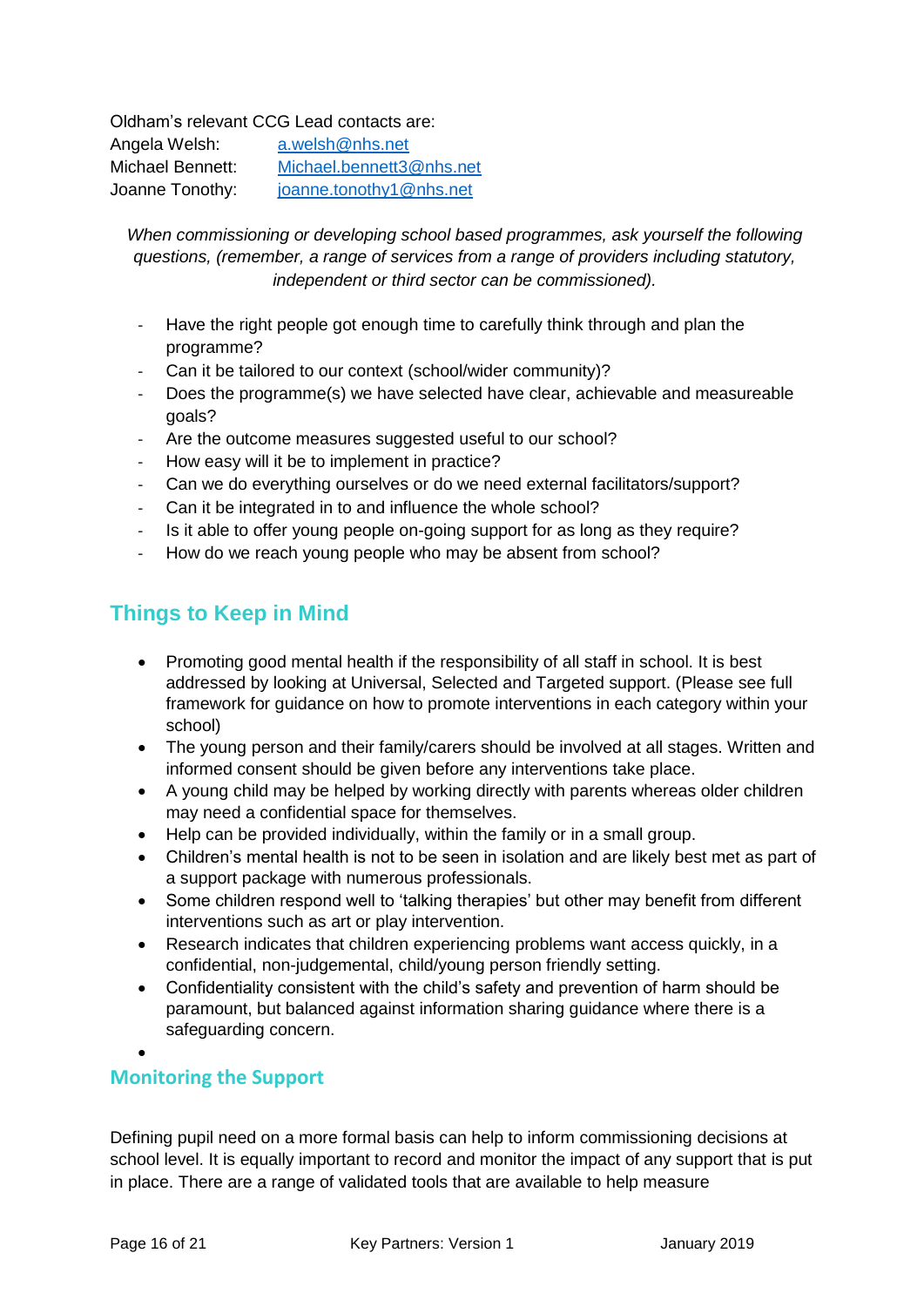subjective mental wellbeing amongst student population.

Measuring and monitoring children and young people's mental wellbeing: A Toolkit for schools and colleges<http://www.annafreud.org/media/4560/mwb-toolkit.pdf> has recently been launched for schools and colleges to support the measurement and monitoring of young people's mental wellbeing. The toolkit (commissioned by Public Health England and led by the Evidence Based Practice Unit of the Anna Freud National Centre for Children and Families) provides schools with information on effective wellbeing instruments.

Schools will want to ensure that potential providers have effective quality assurance frameworks in place for the delivery of any commissioned intervention. This should provide on-going assurance of the service's quality and performance. One of the ways to assess and ensure the quality of services is through standards of service. All good provider organisations should give evidence showing how they will quality assure their services at the start of the commissioning process. Quality assurance typically consists of three key areas:

- 1. Policies and procedures;
- 2. Quality standards − both generic and specific for working with children and young people;
- 3. Service evaluation and audit

### **Useful Resources when Commissioning Support:**

**Mental health and behaviour in schools**: Departmental advice for school staff' is nonstatutory advice clarifying the responsibility of schools in terms of identifying, intervening, referring and commissioning support for students with mental health needs. It also provides case studies and good practice examples for schools trying to address pupils' unmet mental health needs. Available at: [www.gov.uk/government/publications/mental-health-and](http://www.gov.uk/government/publications/mental-health-and-behaviour-in-schools)[behaviour-in-schools](http://www.gov.uk/government/publications/mental-health-and-behaviour-in-schools)

**Counselling in schools:** a blueprint for the future is the recent non statutory advice from the Department for Education (DfE) to help school leaders set up and improve counselling services in primary and secondary schools. Available at:

[https://www.gov.uk/government/uploads/system/uploads/attachment\\_data/file/49782](https://www.gov.uk/government/uploads/system/uploads/attachment_data/file/49782%205/Counselling_in_schools.pdf)  [5/Counselling\\_in\\_schools.pdf](https://www.gov.uk/government/uploads/system/uploads/attachment_data/file/49782%205/Counselling_in_schools.pdf)

The Early Help and HYM (CAMHS) core service offers in your borough will provide details of the range of services available locally. Oldham's specific be accessed via the Healthy Young Minds website using the following link:

[http://healthyyoungmindspennine.nhs.uk/media/1008/hym-core-offer-april-16-](http://healthyyoungmindspennine.nhs.uk/media/1008/hym-core-offer-april-16-%20oldham-v07.pdf) oldham[v07.pdf](http://healthyyoungmindspennine.nhs.uk/media/1008/hym-core-offer-april-16-%20oldham-v07.pdf)

**The Youth Wellbeing Directory:** Helps service users and commissioners find high-quality services to improve the emotional wellbeing and/or mental health of children and young people directly, or by supporting their families and caregivers. The directory enables users to search for services in their area and to have the reassurance that the services being promoted adhere to quality standards [www.youthwellbeing.co.uk](http://www.youthwellbeing.co.uk/)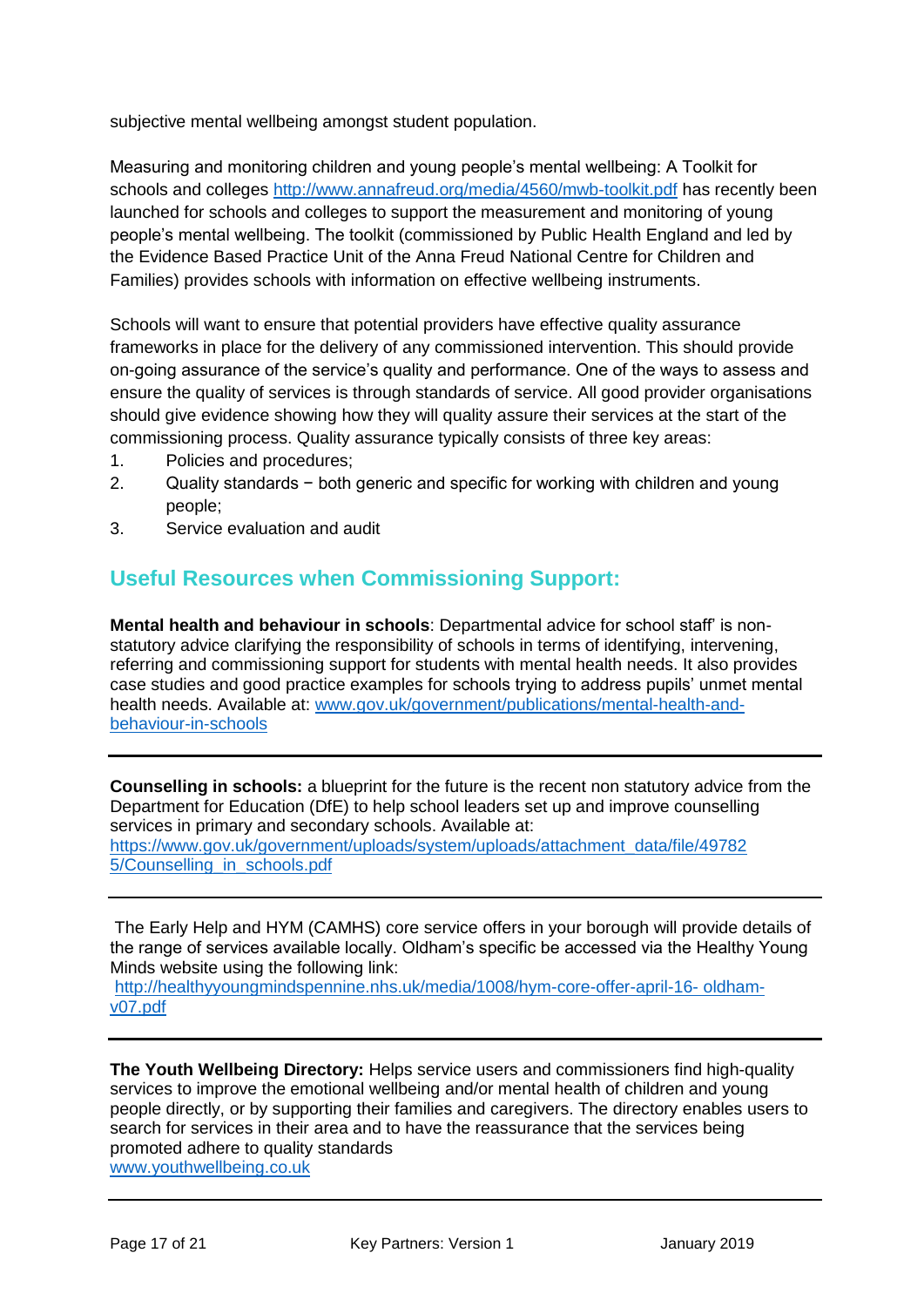**The Child Outcomes Research Consortium (CORC):** Supports schools to measure the impact of mental health and well-being care using both student-reported well-being measures and academic engagement measures (such as attendance, attainment and behaviour). CORC's team of mental health measurement experts can work with individual schools, 14 | P a g e clusters or academy trusts through a CORC for Schools membership. [http://www.annafreud.org/service-improvement/service-improvement-inschools/corc-for](http://www.annafreud.org/service-improvement/service-improvement-inschools/corc-for-schools/)[schools/](http://www.annafreud.org/service-improvement/service-improvement-inschools/corc-for-schools/)

**Early Intervention Foundation (EIF) :** There are a wide variety of evidence based EHWB interventions for supporting pupils in schools, and these are collated and rated in several existing online databases provided by organisations. The Early Intervention Foundation within the UK hold their own online guidebook available here [http://www.eif.org.uk/wp-content/uploads/2015/08/Reviewof-Social-and-Emotional-Skills-](http://www.eif.org.uk/wp-content/uploads/2015/08/Reviewof-Social-and-Emotional-Skills-Based-Intervention_Report-WEB-VERSION-1.pdf)[Based-Intervention\\_Report-WEB-VERSION-1.pdf.](http://www.eif.org.uk/wp-content/uploads/2015/08/Reviewof-Social-and-Emotional-Skills-Based-Intervention_Report-WEB-VERSION-1.pdf)

**For the full reference list and the full document, please access: [http://healthyyoungmindspennine.nhs.uk/media/1024/qafra](http://healthyyoungmindspennine.nhs.uk/media/1024/qaframework_191016_fv.pdf) [mework\\_191016\\_fv.pdf](http://healthyyoungmindspennine.nhs.uk/media/1024/qaframework_191016_fv.pdf)**

## **Questions to ask at Stages of the Commissioning Process**



Questions to ask at stages of the commissioning process Stage 1 – Planning

Page 18 of 21 Key Partners: Version 1 January 2019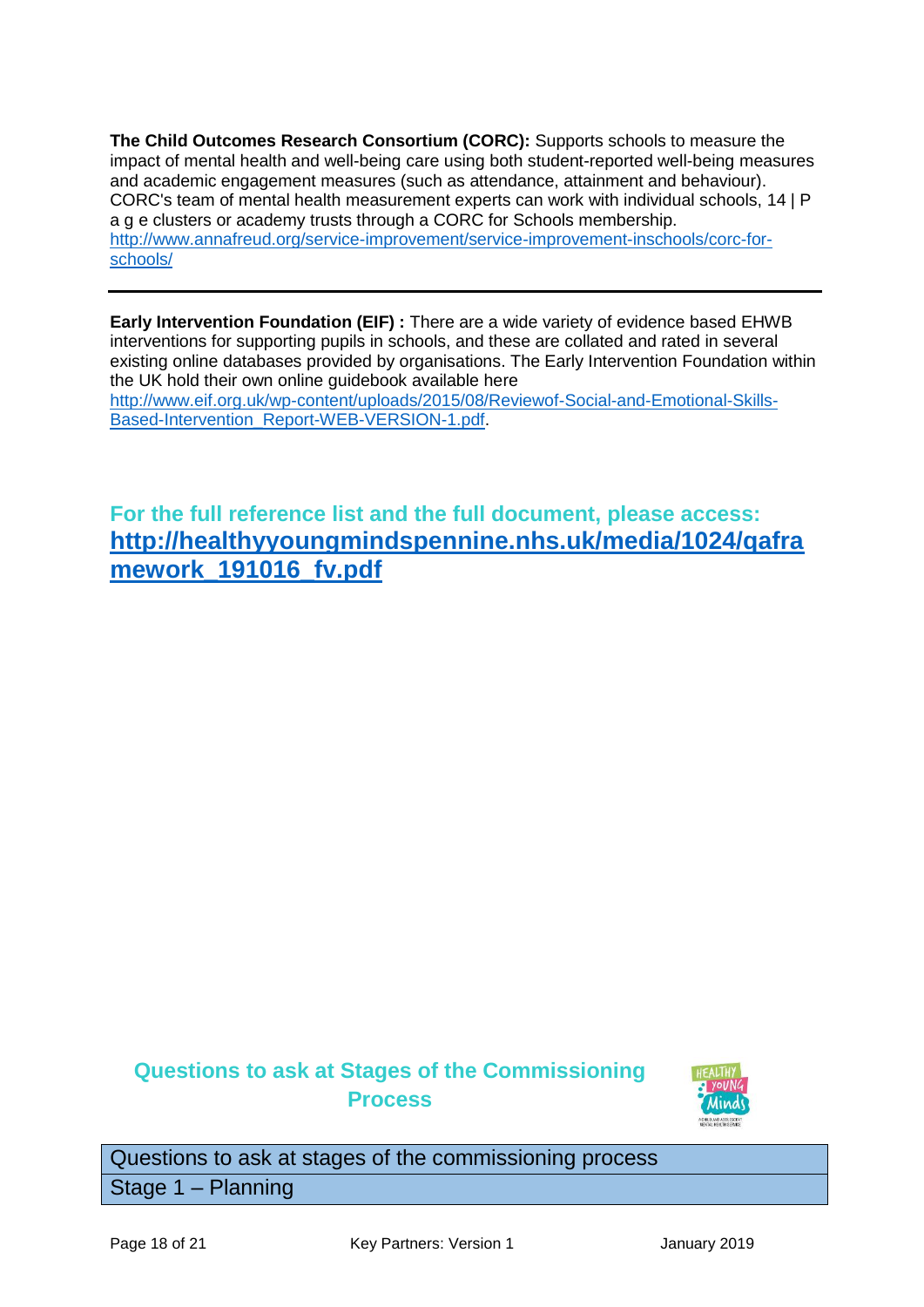Are decisions as to what help is appropriate, based on an assessment of needs and outcomes identified through the early help or other assessment, and based on the child's age and development?

Why is intervention being recommended now?

Have you established the views of other professionals?

You must establish the views of the CYP and parents/carers Have they given their informed consent?

Are you clear that local funded services are not able to meet the CYP's needs – can you evidence your conclusions?

Are you sure the approach you are considering will not work in opposition to other intervention the CYP may be receiving?

What tendering or procurement processes will you be following?

Stage 2 – About the service

What is the intervention and how might it help?

**Is there clear supporting evidence for the effectiveness from other professionals or research?**

What involvement is required from the young person, their family and the professionals working with them?

Does the intervention use methods that are appropriate for children and young people?

How long will it continue for?

Is the intervention provided by a statutory (such as NHS or local authority) or a non-statutory service provider?

Stage 3- Qualifications and experience of staff and practitioners

**You must check that the practitioner who will be working with the young person has the appropriate qualifications and that you know what they are. You must have sight of original documents/certificates etc.** 

Have you checked these with named organisations?

**You must check that the practitioner is registered with a recognised professional governing body.** Have you checked this is the case with the named organisations?

**You must request references for the practitioner and check they are valid**

**You must check that the practitioner has Right to Work and is registered for tax and national insurance contributions.**

**You must check that the practitioner has an enhanced DBS clearance for work with children.** To work in your school you should request a new Enhanced DBS check be undertaken

**You must ensure that the practitioner or organisation has Public or Professional liability insurance.** Have you checked this is the case with the named organisations?

Do they follow a recognised ethical code and can they give you information about it?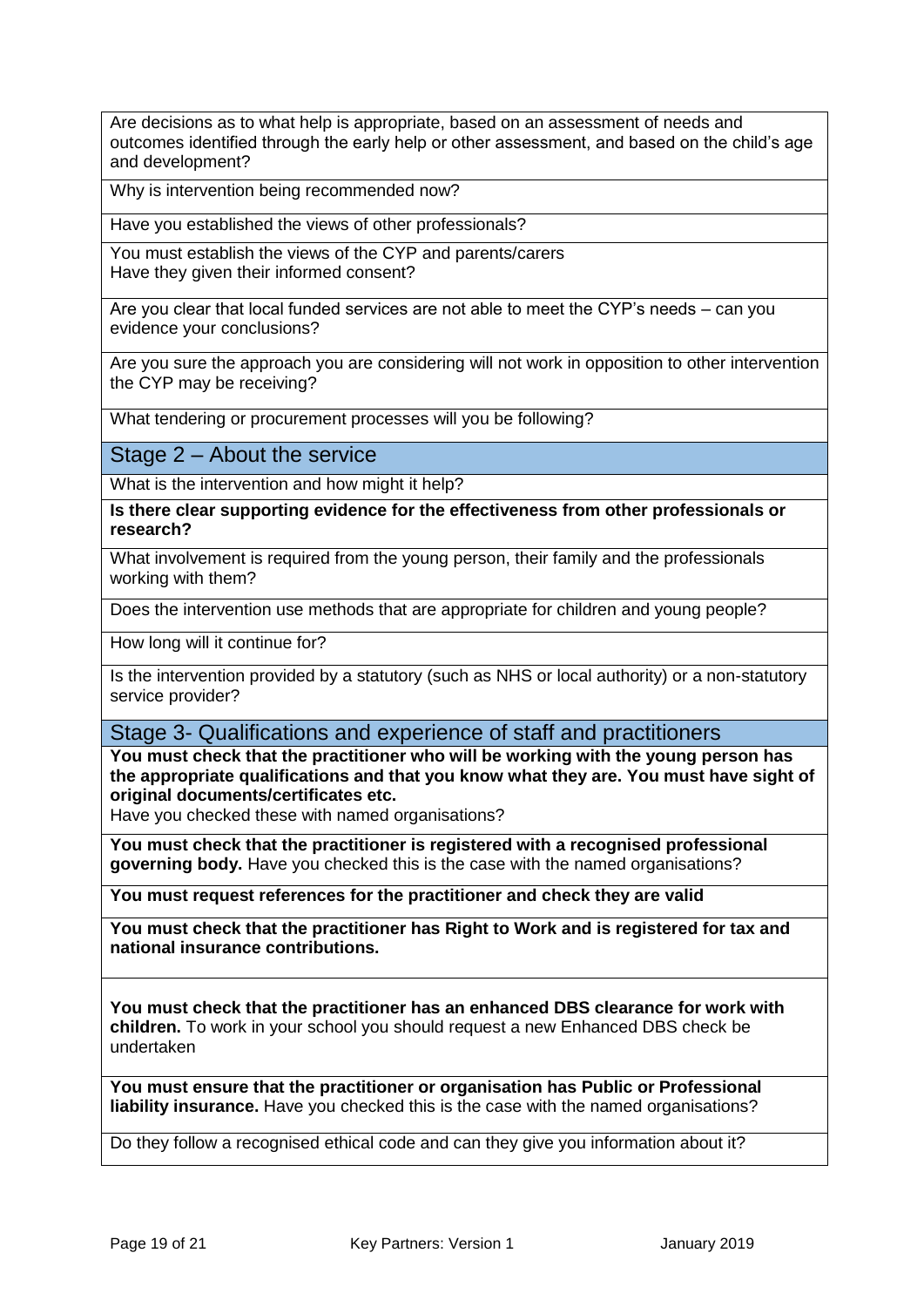**You must ensure that the practitioner is receiving appropriate supervision and take the details of their clinical supervisor.** How often does supervision take place? Have you checked this is the case with the named organisations?

What is their experience with children and young people?

Have they worked with children who have similar needs before?

Is the person warm, caring, non-judgemental and are comfortable with them working with your child or young person?

**Stage 4 – Practical arrangements** 

**You must confirm your arrangements in writing using a Service Level Agreement (SLA).** This should cover:

- 1. When and where will the intervention take place
- 2. Special equipment requirements
- 3. Whether it will be necessary to suspend any other treatments or activities
- 4. Handover arrangements (teacher to practitioner) pre and post session
- 5. The arrangements for monitoring and review and evaluation. The practitioner should be expected to give feedback to the child, young person and family during the course of the intervention and to give their views on how it is going. Are you clear that you and the practitioner know what will and won't be included in the feedback?
- 6. A formal review at the mid-point with all parties concerned for courses of intervention lasting longer than six weeks
- 7. The agreed exit criteria that are to be used to end the intervention?
- 8. The agreed criteria for referring-on the CYP to another or more specialised service?
- 9. The number of sessions that are planned and the cost per session? a. What does the cost include/not include?
- The arrangements for payment
- Role of the practitioner, school and the child/family
- Compliance with the School's child safeguarding policies and procedures
- A complaints procedure
- Grounds for termination
- The terms if the intervention is terminated before its conclusion
- Information sharing requirements
- Warranties and indemnities also need to be considered

Are you sure the School can afford the costs and that input will not be ceased due to finance pressures, just when the CYP may be making progress?

Nationally recognised way of assessing the emotional well-being of children and young people such as Strength and Difficulties Questionnaires (SDQs) should be completed before and after interventions with the CYP parent/carer and teacher or significant other. SDQs are available from [www.sdqinfo.com/b1.html](http://www.sdqinfo.com/b1.html)

The school should request a written report from the practitioner at the end of the intervention and obtain the views of CYP and parents/carers/teacher when completing the SDQ.